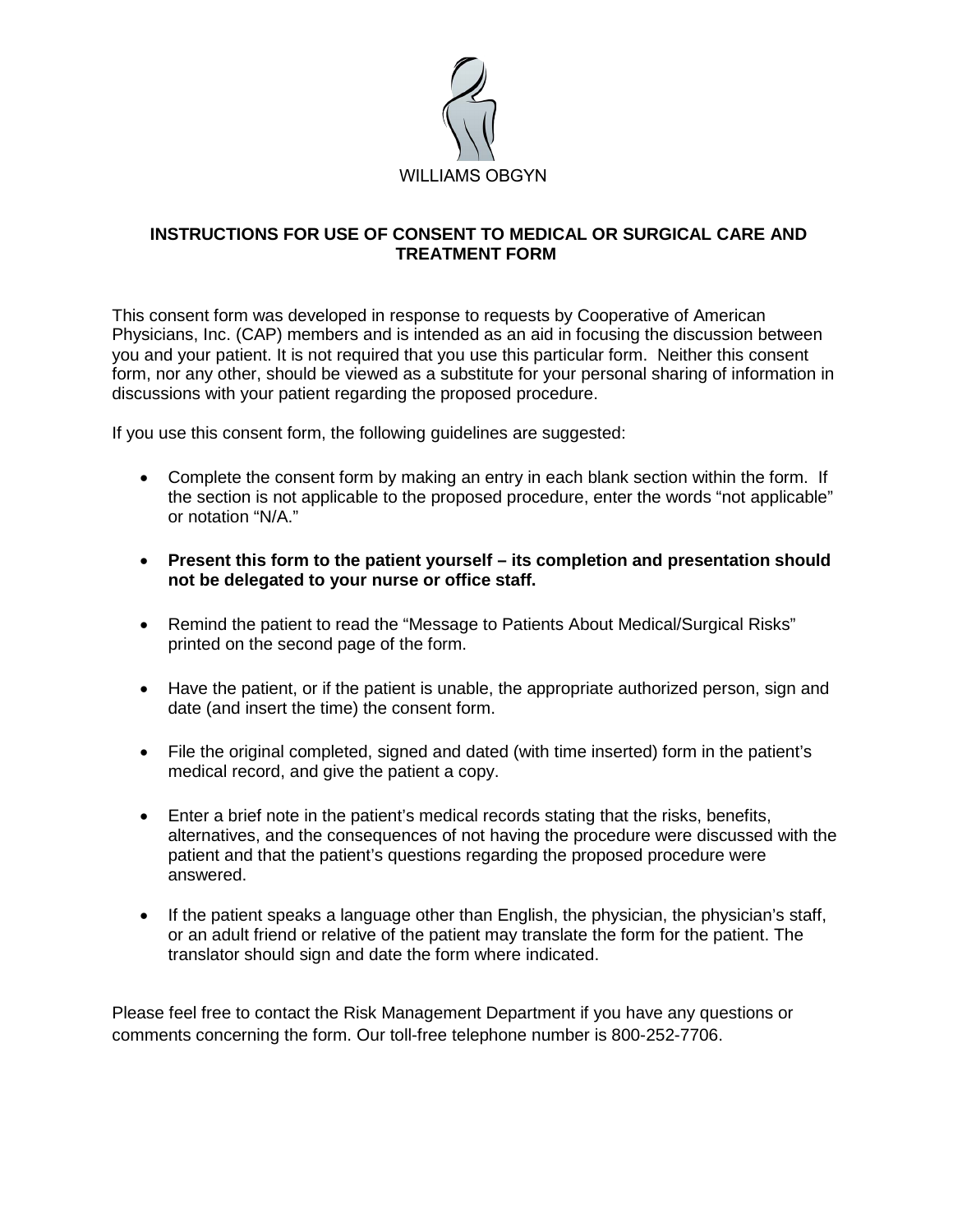# **CONSENT TO MEDICAL OR SURGICAL CARE AND TREATMENT**

**NOTE TO PATIENT:** There are risks involved in any procedure or treatment. It is not possible to guarantee or give assurance of a successful result. It is important that you clearly understand and agree to the planned surgery or treatment.

I authorize Dr. \_\_\_\_\_\_\_\_\_\_\_\_\_\_\_\_\_\_\_\_ and such physicians, associates, assistants and other personnel or the hospital or medical facility chosen by him or her to perform the following (IN MEDICAL TERMS KNOWN AS):

 $\_$  ,  $\_$  ,  $\_$  ,  $\_$  ,  $\_$  ,  $\_$  ,  $\_$  ,  $\_$  ,  $\_$  ,  $\_$  ,  $\_$  ,  $\_$  ,  $\_$  ,  $\_$  ,  $\_$  ,  $\_$  ,  $\_$  ,  $\_$  ,  $\_$  ,  $\_$  ,  $\_$  ,  $\_$  ,  $\_$  ,  $\_$  ,  $\_$  ,  $\_$  ,  $\_$  ,  $\_$  ,  $\_$  ,  $\_$  ,  $\_$  ,  $\_$  ,  $\_$  ,  $\_$  ,  $\_$  ,  $\_$  ,  $\_$  ,  $\_$  ,  $\_$  ,  $\_$  ,  $\_$  ,  $\_$  ,  $\_$  ,  $\_$  ,  $\_$  ,  $\_$  ,  $\_$  ,  $\_$  ,  $\_$  ,  $\_$  ,  $\_$  ,  $\_$  ,  $\_$  ,  $\_$  ,  $\_$  ,  $\_$  ,  $\_$  ,  $\_$  ,  $\_$  ,  $\_$  ,  $\_$  ,  $\_$  ,  $\_$  ,  $\_$  ,  $\_$  ,  $\_$  ,  $\_$  ,  $\_$  ,  $\_$  ,  $\_$  ,  $\_$  ,  $\_$  ,  $\_$  ,  $\_$  ,  $\_$  ,  $\_$  ,  $\_$  ,  $\_$  ,  $\_$  ,  $\_$  ,  $\_$  ,  $\_$  ,  $\_$  ,  $\_$  ,  $\_$  ,  $\_$  ,  $\_$  ,  $\_$  ,  $\_$  ,  $\_$  ,  $\_$  ,  $\_$  ,  $\_$  ,  $\_$  ,  $\_$  ,  $\_$  ,  $\_$  ,  $\_$  ,  $\_$  ,  $\_$  ,  $\_$  ,  $\_$  ,  $\_$  ,  $\_$  ,  $\_$  ,  $\_$  ,  $\_$  ,  $\_$  ,  $\_$  ,  $\_$  ,  $\_$  ,

(IN COMMON TERMS KNOWN AS):

 $\_$  ,  $\_$  ,  $\_$  ,  $\_$  ,  $\_$  ,  $\_$  ,  $\_$  ,  $\_$  ,  $\_$  ,  $\_$  ,  $\_$  ,  $\_$  ,  $\_$  ,  $\_$  ,  $\_$  ,  $\_$  ,  $\_$  ,  $\_$  ,  $\_$  ,  $\_$  ,  $\_$  ,  $\_$  ,  $\_$  ,  $\_$  ,  $\_$  ,  $\_$  ,  $\_$  ,  $\_$  ,  $\_$  ,  $\_$  ,  $\_$  ,  $\_$  ,  $\_$  ,  $\_$  ,  $\_$  ,  $\_$  ,  $\_$  , and/or to do any other procedures that in their judgment may be advisable to my well-being, including such procedures as are considered medically advisable to remedy conditions discovered during the above procedure.

 $\_$  ,  $\_$  ,  $\_$  ,  $\_$  ,  $\_$  ,  $\_$  ,  $\_$  ,  $\_$  ,  $\_$  ,  $\_$  ,  $\_$  ,  $\_$  ,  $\_$  ,  $\_$  ,  $\_$  ,  $\_$  ,  $\_$  ,  $\_$  ,  $\_$  ,  $\_$  ,  $\_$  ,  $\_$  ,  $\_$  ,  $\_$  ,  $\_$  ,  $\_$  ,  $\_$  ,  $\_$  ,  $\_$  ,  $\_$  ,  $\_$  ,  $\_$  ,  $\_$  ,  $\_$  ,  $\_$  ,  $\_$  ,  $\_$  ,  $\_$  ,  $\_$  ,  $\_$  ,  $\_$  ,  $\_$  ,  $\_$  ,  $\_$  ,  $\_$  ,  $\_$  ,  $\_$  ,  $\_$  ,  $\_$  ,  $\_$  ,  $\_$  ,  $\_$  ,  $\_$  ,  $\_$  ,  $\_$  ,  $\_$  ,  $\_$  ,  $\_$  ,  $\_$  ,  $\_$  ,  $\_$  ,  $\_$  ,  $\_$  ,  $\_$  ,  $\_$  ,  $\_$  ,  $\_$  ,  $\_$  ,  $\_$  ,  $\_$  ,  $\_$  ,  $\_$  ,  $\_$  ,  $\_$  ,

**• GENERAL RISKS AND COMPLICATIONS. I** am satisfied with my understanding of the more common risks and complications of the treatment or procedure which are described generally on the back of this form. These risks include the risk of bleeding, infection, pain, anesthesia risks and death.

**• SPECIFIC RISKS AND COMPLICATIONS. I** am satisfied with my understanding of specific risks of this procedure or treatment including (Doctor to describe specific risks where applicable):

 $\_$  ,  $\_$  ,  $\_$  ,  $\_$  ,  $\_$  ,  $\_$  ,  $\_$  ,  $\_$  ,  $\_$  ,  $\_$  ,  $\_$  ,  $\_$  ,  $\_$  ,  $\_$  ,  $\_$  ,  $\_$  ,  $\_$  ,  $\_$  ,  $\_$  ,  $\_$  ,  $\_$  ,  $\_$  ,  $\_$  ,  $\_$  ,  $\_$  ,  $\_$  ,  $\_$  ,  $\_$  ,  $\_$  ,  $\_$  ,  $\_$  ,  $\_$  ,  $\_$  ,  $\_$  ,  $\_$  ,  $\_$  ,  $\_$  ,  $\_$  ,  $\_$  ,  $\_$  ,  $\_$  ,  $\_$  ,  $\_$  ,  $\_$  ,  $\_$  ,  $\_$  ,  $\_$  ,  $\_$  ,  $\_$  ,  $\_$  ,  $\_$  ,  $\_$  ,  $\_$  ,  $\_$  ,  $\_$  ,  $\_$  ,  $\_$  ,  $\_$  ,  $\_$  ,  $\_$  ,  $\_$  ,  $\_$  ,  $\_$  ,  $\_$  ,  $\_$  ,  $\_$  ,  $\_$  ,  $\_$  ,  $\_$  ,  $\_$  ,  $\_$  ,  $\_$  ,  $\_$  ,  $\_$  ,

 $\_$  ,  $\_$  ,  $\_$  ,  $\_$  ,  $\_$  ,  $\_$  ,  $\_$  ,  $\_$  ,  $\_$  ,  $\_$  ,  $\_$  ,  $\_$  ,  $\_$  ,  $\_$  ,  $\_$  ,  $\_$  ,  $\_$  ,  $\_$  ,  $\_$  ,  $\_$  ,  $\_$  ,  $\_$  ,  $\_$  ,  $\_$  ,  $\_$  ,  $\_$  ,  $\_$  ,  $\_$  ,  $\_$  ,  $\_$  ,  $\_$  ,  $\_$  ,  $\_$  ,  $\_$  ,  $\_$  ,  $\_$  ,  $\_$  , **• ALTERNATIVE METHODS OF TREATMENT. I** am satisfied with my understanding of alternative procedures or treatments and their possible benefits and risks including (Doctor to describe specific alternative procedures and complications where applicable):

 $\_$  ,  $\_$  ,  $\_$  ,  $\_$  ,  $\_$  ,  $\_$  ,  $\_$  ,  $\_$  ,  $\_$  ,  $\_$  ,  $\_$  ,  $\_$  ,  $\_$  ,  $\_$  ,  $\_$  ,  $\_$  ,  $\_$  ,  $\_$  ,  $\_$  ,  $\_$  ,  $\_$  ,  $\_$  ,  $\_$  ,  $\_$  ,  $\_$  ,  $\_$  ,  $\_$  ,  $\_$  ,  $\_$  ,  $\_$  ,  $\_$  ,  $\_$  ,  $\_$  ,  $\_$  ,  $\_$  ,  $\_$  ,  $\_$  , **• NO TREATMENT. I** am satisfied with my understanding of the possible consequences, outcomes or risks if no treatment is rendered.

 $\_$  ,  $\_$  ,  $\_$  ,  $\_$  ,  $\_$  ,  $\_$  ,  $\_$  ,  $\_$  ,  $\_$  ,  $\_$  ,  $\_$  ,  $\_$  ,  $\_$  ,  $\_$  ,  $\_$  ,  $\_$  ,  $\_$  ,  $\_$  ,  $\_$  ,  $\_$  ,  $\_$  ,  $\_$  ,  $\_$  ,  $\_$  ,  $\_$  ,  $\_$  ,  $\_$  ,  $\_$  ,  $\_$  ,  $\_$  ,  $\_$  ,  $\_$  ,  $\_$  ,  $\_$  ,  $\_$  ,  $\_$  ,  $\_$  ,  $\_$  ,  $\_$  ,  $\_$  ,  $\_$  ,  $\_$  ,  $\_$  ,  $\_$  ,  $\_$  ,  $\_$  ,  $\_$  ,  $\_$  ,  $\_$  ,  $\_$  ,  $\_$  ,  $\_$  ,  $\_$  ,  $\_$  ,  $\_$  ,  $\_$  ,  $\_$  ,  $\_$  ,  $\_$  ,  $\_$  ,  $\_$  ,  $\_$  ,  $\_$  ,  $\_$  ,  $\_$  ,  $\_$  ,  $\_$  ,  $\_$  ,  $\_$  ,  $\_$  ,  $\_$  ,  $\_$  ,  $\_$  ,  $\_$  ,

**• SECOND OPINION. I** have been offered the opportunity to seek a second opinion concerning the proposed treatment or procedure.

**• ADDITIONAL OR DIFFERENT PROCEDURES DURING CARE AND TREATMENT. I** understand that conditions may arise which are unforeseen at this time and that it may be necessary and advisable to perform operations and procedures different from, or in addition to, the procedure described. I authorize and consent to the performance of such additional or different operations and procedures as are considered necessary and advisable.

**• OTHER SERVICES. I** consent to the performance of pathology and radiology services as needed and I further authorize the disposal of any severed tissue or member in accordance with customary hospital or medical facility practice.

**• PHOTOGRAPHY. I** consent to the photographing, filming or videotaping of the treatment or procedure for educational or diagnostic use .

**• NO GUARANTEES. I** understand there are risks involved in any procedure or treatment, and it is not possible to guarantee or give assurance of a successful result.

**• OTHER QUESTIONS. I** am satisfied with my understanding of the nature of the procedure or treatments and all of my additional questions about the treatment or procedure have been answered.

I have read and been given a copy of this form.

| AM/PM |
|-------|
|       |
|       |
|       |
|       |
|       |
|       |
|       |

#### **PLEASE READ THE GENERAL INFORMATION ON BACK.**